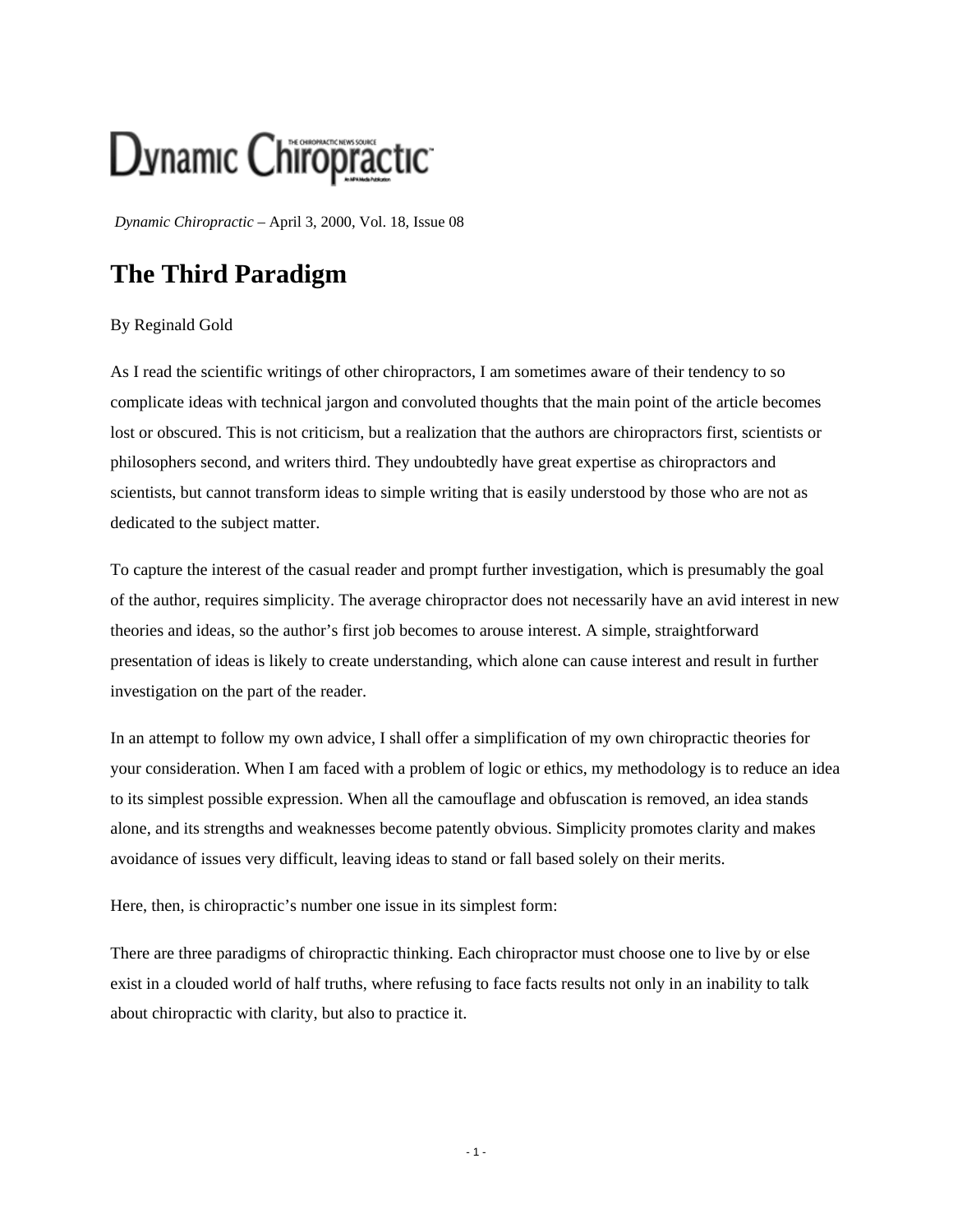Paradigm one maintains that chiropractic cures all disease. This paradigm is evident in an advertisement which B.J. and D.D. Palmer ran in the Davenport Times in 1902, which proclaimed, "You have no right to be sick when chiropractic cures all disease." Practitioners of this paradigm, though few and far between, would live by such slogans as, "The power that made the body heals the body." They neglect to mention, however, that while it is true that the only power that heals the body is the power that made it, sometimes even that is not enough. Some people are beyond healing. The pretense that all sick people get well when properly adjusted merely holds us up to ridicule. Other slogans claim that "chiropractic gets sick people well" without adding the necessary word, "sometimes," which would make it true. This slogan, incidentally, even if true, would offer chiropractic care only to sick people and deny it to those who are not yet sick with clinical or laboratory symptoms.

A second paradigm of chiropractic thinking and practice holds that only some sick people get better when their vertebral subluxations are corrected. Because of the nature of their disease, or the advanced stages of it, others require medical intervention or adjunctive therapy.

This paradigm of treating some and referring others sounds logical and caring, and is most likely to earn us the respect of the community of health care providers. This paradigm represents the thinking of the vast majority of chiropractors. Though there is disagreement how patients should be treated, when to refer, and which treatments to administer in the chiropractic office, the second paradigm is heartily subscribed to by the two largest national associations.

Since both organizations agree on this major issue, it makes one wonder why we have two separate major organizations. If they both agree to treat some diseases and refer others, what are they disagreeing about?

There is, of course, one slight problem that arises when deciding which patients and diseases to treat and which to refer: all treatment or referral decisions are dependent upon diagnosis. Diagnosis is the one great area of weakness in this practice paradigm. Diagnosis is, after all, the greatest challenge and the area of greatest risk of mistakes being made. Yet chiropractors, who receive much less diagnostic training than MDs, think they are competent to diagnose for purposes of referral. How is this possible when they:

- $\bullet$  denied by law the use of all diagnostic methods that invade the body chemically or surgically;
- are generally learn diagnosis out of textbooks without ever seeing cases of the diseases they purport to identify;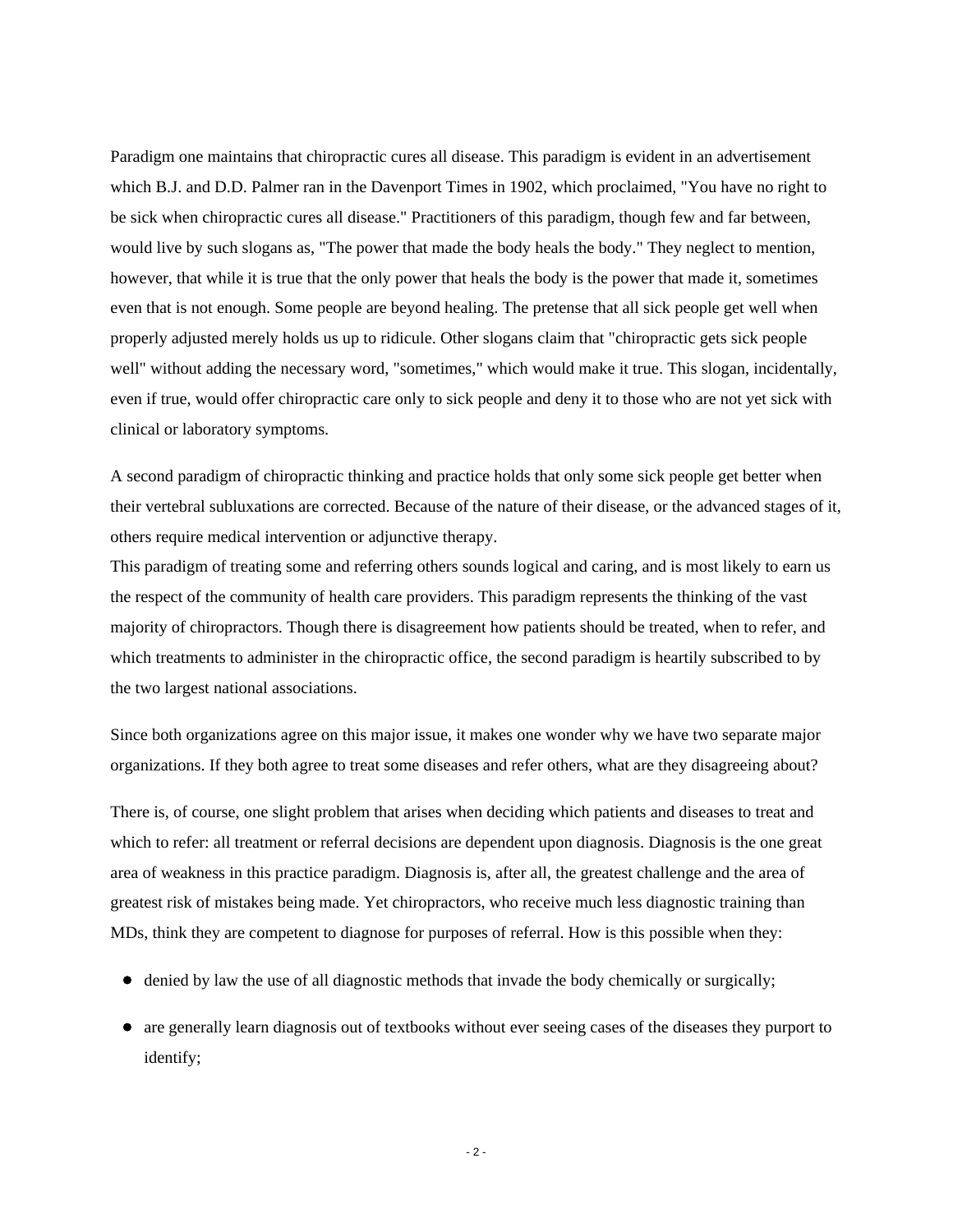- frequently learn diagnosis from other chiropractors who also learned from textbooks and have never seen cases of the diseases;
- $\bullet$  often couldn't pass national board exams in diagnosis without a crash course before the exam.

Some say that to practice without diagnosis would be dangerous. I suggest that nothing is more dangerous than incompetent diagnoses. Every year tens of thousands of sick people visit chiropractors of the second paradigm. People seeing chiropractors complain of a variety of problems, which could be the manifestation of vertebral subluxation, or could just as easily be symptomatic of something else, possibly a life-threatening disease. Instead of practicing chiropractic, the paradigm two chiropractor does a medical diagnostic examination, followed by a medical report of findings in which the DC claims to have identified the cause of the problem.

And with such blithe and dangerous comments as, "We do not treat the symptom, we correct the cause," the DC proceeds to offer treatment, which delays medical care for what may be a life-threatening medical emergency.

Was that backache really caused by vertebral subluxation, or is it perhaps a manifestation of prostate cancer, kidney stones, or referred angina from an impending heart attack? Is that headache caused by subluxation or is there an aneurysm at the Circle of Willis, or a brain tumor causing the symptom? How good is the chiropractor's diagnosis?

Another point to consider is that while thousands of people go to chiropractors every day, but millions more stay subluxated because they have no symptoms. For 104 years we have exposed people to the limited understanding of chiropractic that results from paradigm two. The treatment of some diseases by adjustment and the referral of others based upon our diagnostic knowledge is not chiropractic at all, it is the practice of manipulative medicine, and it is even more dangerous than paradigm one.

Paradigm one is obviously stupid, so stupid that nobody really believes it. Nobody believes that all disease is caused by vertebral subluxation, so nobody gets hurt by it except the chiropractor who tries to make a living at it. Paradigm two, however, sounds logical. It is saleable and, subsequently, dangerous. If paradigm one is stupid, and paradigm two is dangerous, let us consider a third paradigm.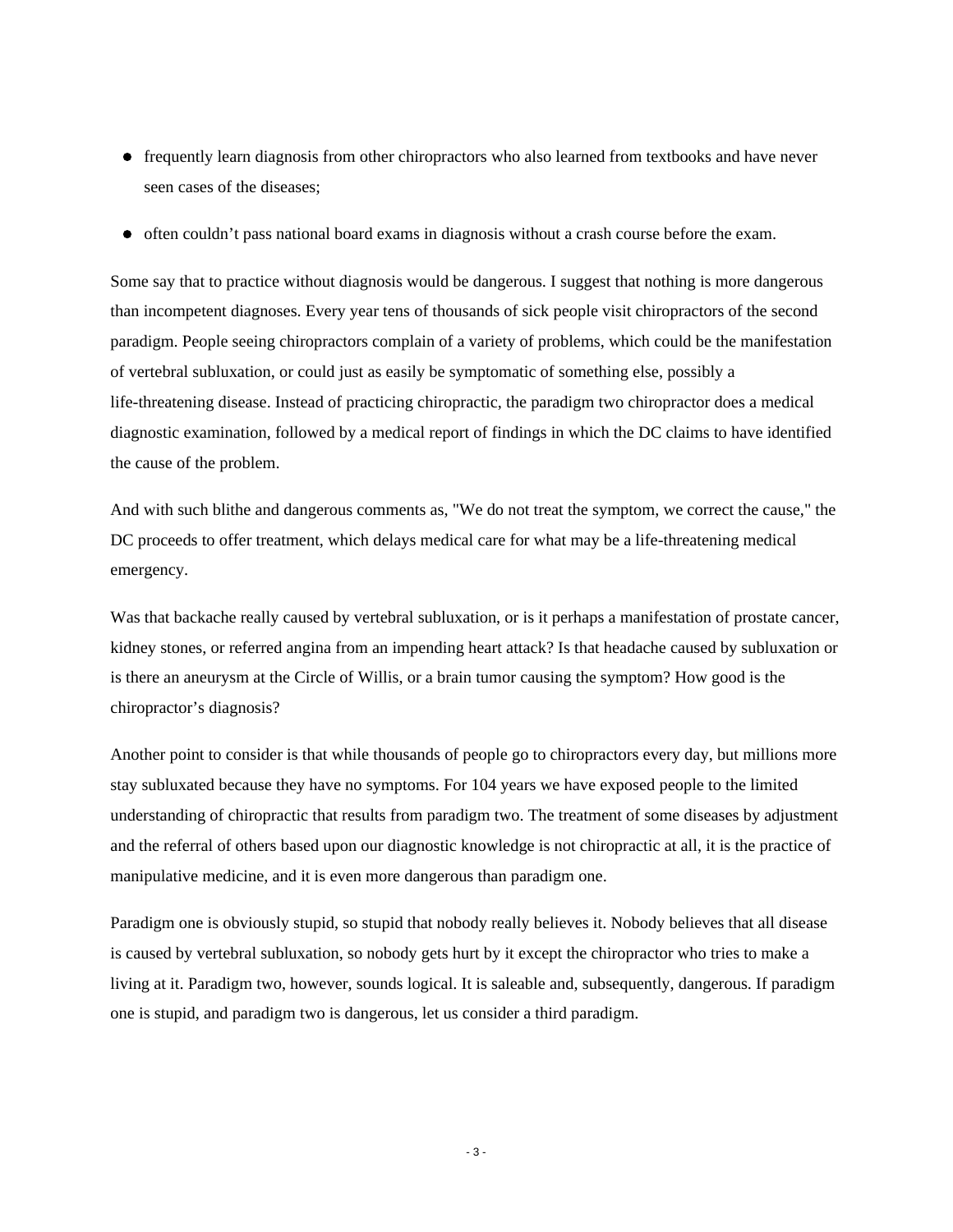This paradigm makes sense to me. It is a paradigm that thousands of chiropractors practice on their families, yet neglect to offer the public. Paradigm three is neither based upon a claim to cure all disease, nor an attempt to prejudge which diseases might become cured if vertebral subluxations are corrected. In fact, it has no disease treatment basis at all. It is totally nontherapeutic in its intent and practice.

Chiropractic holds that a vertebral subluxation, by its very existence, inhibits the body's ability to fully express its inherent potential. Every vertebral subluxation, by definition, includes some alteration of nerve function from perfection to something else. Vertebral subluxation is, at the very least, a change in the body's structure, and every scientist knows that a change in structure must inevitably result in a change in function. Therefore, all vertebral subluxations must result in altered function. In short, people with vertebral subluxations would be better off without them.

It does not matter if a subluxated person has a disease or if any disease would be best treated by manipulative medicine or some other treatment. The presence or absence of disease is irrelevant. Every human being, sick or well, newborn or aged, regardless of nutrition, exercise, occupation, sex, race, religion, and all other factors of life, is better off without vertebral subluxation. Why then do some chiropractors and organizations want to limit chiropractic correction of subluxations to certain categories? Is the person with AIDS or terminal cancer better off left subluxated? Should an infant with a vertebral subluxation but no determinable disease symptoms be left subluxated until symptoms occur? Symptoms are the last stages of malfunction, not the first.

By the time symptoms have occurred, years of opportunity for repair may have been lost. Why not correct vertebral subluxations when they occur, rather than wait for years of damage to produce symptoms?

To restrict chiropractic to sick people is as stupid as restricting vitamin C to people who have a cold. Furthermore, to treat disease by manipulation is necessarily to delay alternative treatment and thus, possibly endanger a life.

The third paradigm of chiropractic practice is the only that makes sense. It makes so much sense that thousands of chiropractors use it for themselves and their own families, yet because medical insurance does not pay for it, they do not teach its value to the public at large.

We live in a country that spends billions of dollars a year on the treatment of sickness and disease, but precious little on health. Our chiropractic profession is supposed to lead the world into a new and more intelligent way of thinking, not follow the mistakes of the past.

- 4 -